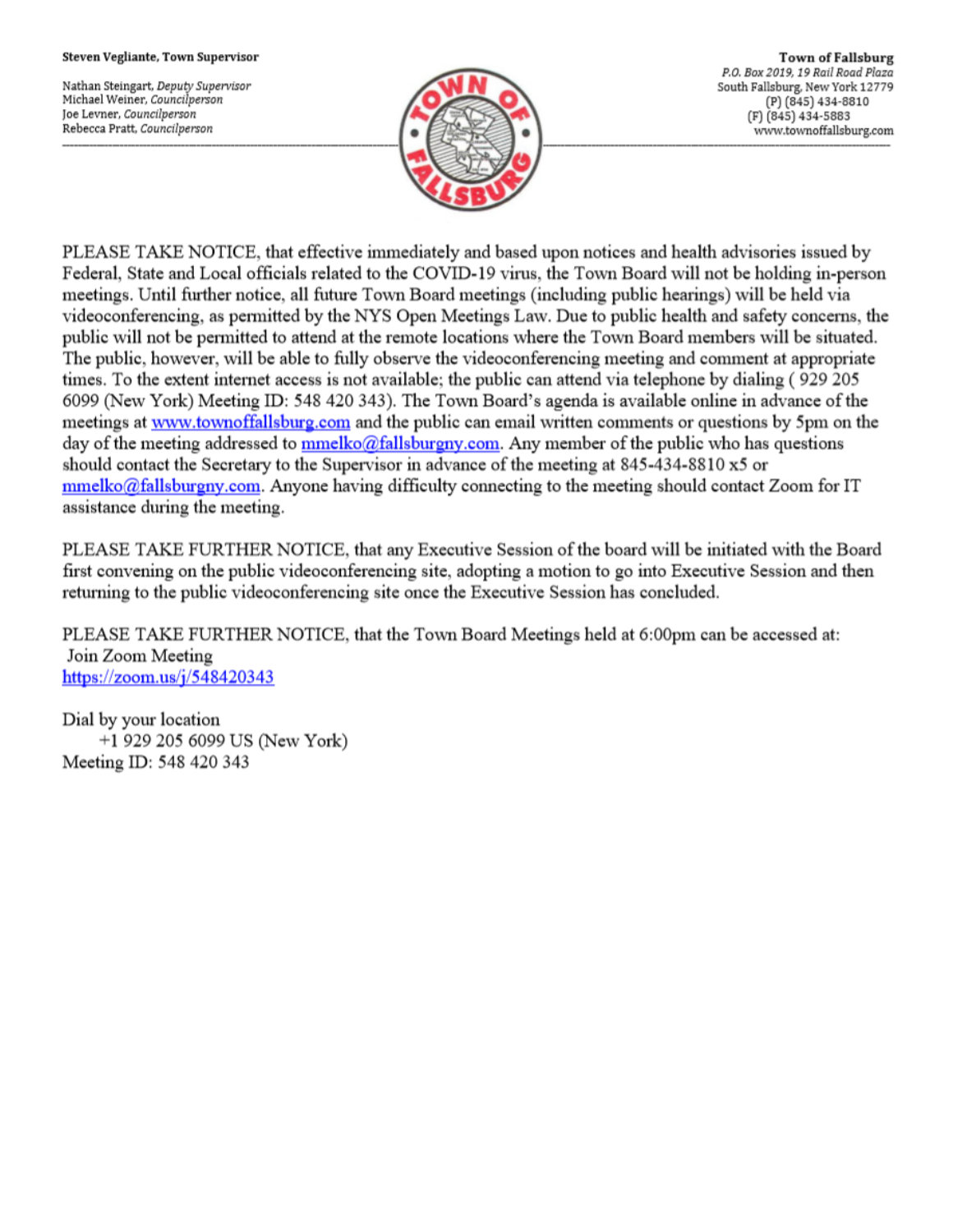#### Steven Vegliante, Town Supervisor

Nathan Steingart, Deputy Supervisor Michael Weiner, Councilperson Joe Levner, Councilperson Rebecca Pratt, Councilperson



Town of Fallsburg P.O. Box 2019, 19 Railroad Plaza South Fallsburg, New York 12779 (P) (845) 434-8810 (F) (845) 434-5883 www.townoffallsburg.com

**Monday, September 14, 2020**

**The Town of Fallsburg Town Board Will Conduct a Legislative Meeting via Video Conference Call 19 Railroad Plaza, South Fallsburg, NY 6:00 pm Video Conference Link to be posted to main page of website: Join Zoom Meeting https://zoom.us/j/548420343 Meeting ID: 548 420 343 One tap mobile +19292056099,,548420343# US (New York)**

**Salute to the Flag**:

**Supervisor's Report**:

**Liaison's Reports**:

## **Correspondence**:

## **Citizens' Comments**:

# **Operations**

- Motion to set time and date for Public Hearing regarding proposed Local Law # of 2020 relative to Local Levy Override Limit as established in General Municipal Law Sec. 3-c. Said Public Hearing will commence on Monday, October 26 at 5:55PM via Video Conference call https://zoom.us/j/548420343 - Meeting ID: 548 420 343 - One tap mobile +19292056099,,548420343# US (New York).
- Motion to authorize the Town of Fallsburg Justice Court to participation in the Justice Court Assistance Program Grant Application for the year 2020.
- Motion to approve 2020 Fall Cleanup for October 16,17,18, 2020 at Morningside Park.
- Motion to approve Legislative meeting minutes dated August 24, 2020.

### **Personnel:**

• Motion to accept retirement of Daniel Churley from the Sewer Department effective September 29,2020.

# **Finance:**

- Motion to approve Warrant #0920 in the amount of \$716,573.14 dated September 2, 2020.
- Motion to approve Warrant #09A20 in the amount of \$187,025.06 dated September, 2020.

### **Discussion:**

Rory Bernstein to discuss speed study for Todd Road, Woodbourne.

# **EXECUTIVE SESSION**: